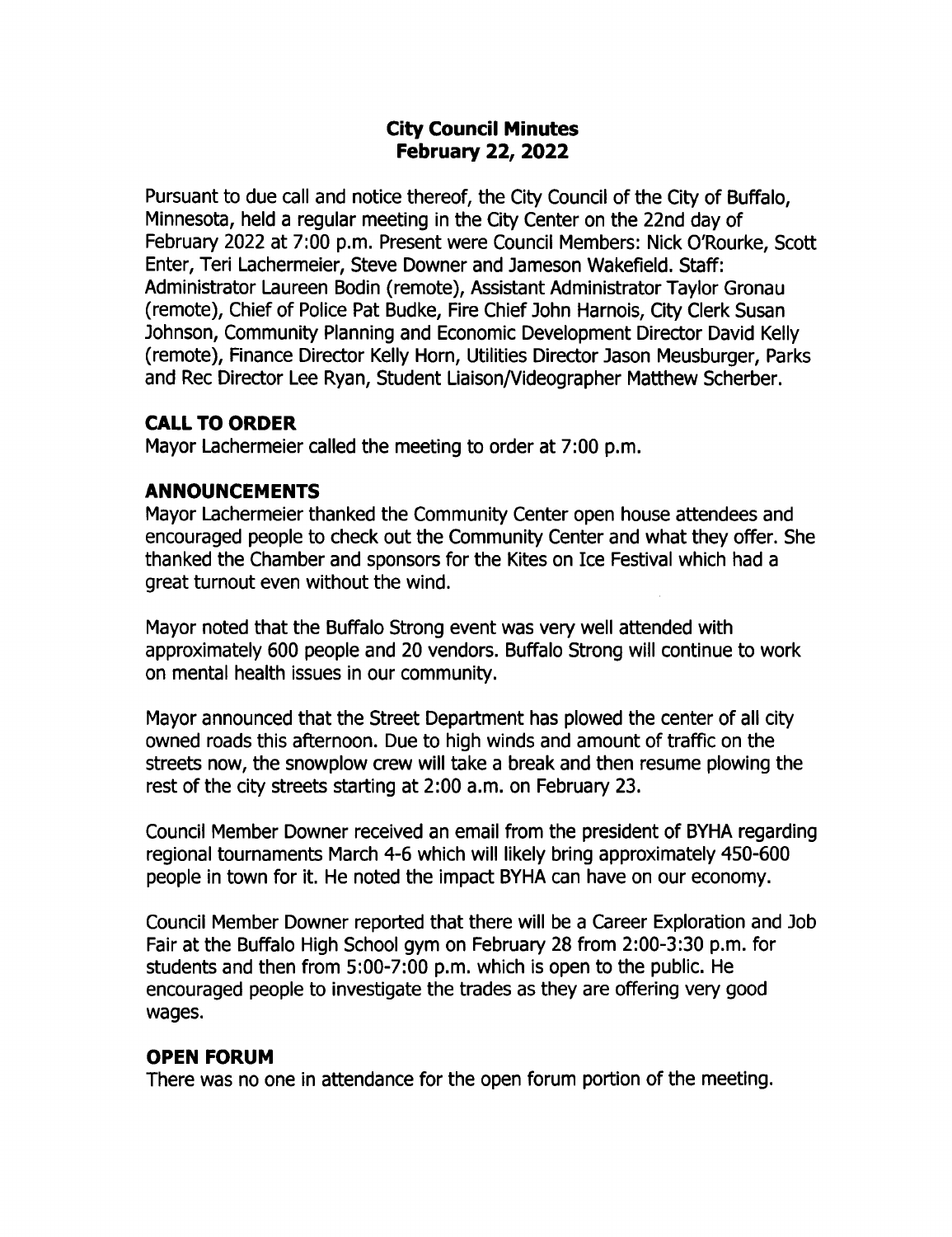### AGENDA ADDITIONS OR DELETIONS ADDITIONS

- 1. Item # 6E MnDOT Agency Airport Resolution and Rescue Grant Agreement
- 2. Item #6F Airport Master Plan RFQ Selection Committee
- 3. Item # 10D Rate Increase for Sludge Receiving

### COUNCIL REPORTS AND RECOGNITION

Student Liaison Scherber also reported that the Buffalo Strong event was a great success. He updated the Council on upcoming school sports activities, knowledge bowl and Career Fair.

Council Member Downer recognized the utility departments for the teamwork at getting Lift Station 4, a very important piece of our infrastructure, connected to fiber for a firm communication link for monitoring and control.

Council Member Enter said the Airport Advisory Board is working on developing a master plan to utilize the rescue funds available.

#### CONSENT AGENDA

- A. Approval of February 7, 2022 Minutes
- B. Approval of Claims and Payrolls
- C. HR Update Hiring of Erika Elfstrand for Meter Reader<br>D. BRB Golf Management Purchase Agreement
- 
- E. MnDOT Agency Airport Resolution and Rescue Grant Agreement
- F. Airport Master Plan RFQ Selection Committee

Mayor Lachermeier removed the BRB Golf Management Purchase Agreement from the Consent Agenda.

#### Council Meeting  $\sim 02/22/2022$

| <b>Payroll Dates</b><br>01/23/2022 - |                   | <b>Paid Date</b>   |                  |                      |
|--------------------------------------|-------------------|--------------------|------------------|----------------------|
| 02/05/2022                           |                   | 2/10/2022          | Payroll =        | \$287,909.16         |
| <b>A/P Check Runs</b>                | <b>EFT/DRAFTS</b> | <b>Checks</b>      | Total            | <b>Check Numbers</b> |
| 2/10/2022                            | \$125,572.82      | \$16,165.88        | 141,738.70       | 126345-126362        |
| 2/16/2022                            | \$890,691.20      |                    | \$<br>890,691.20 |                      |
| 2/16/2022                            | \$258,699.57      | \$643,703.47       | s<br>902,403.04  | 126363-126459        |
|                                      |                   | <b>Grand Total</b> | 1,934,832.94     |                      |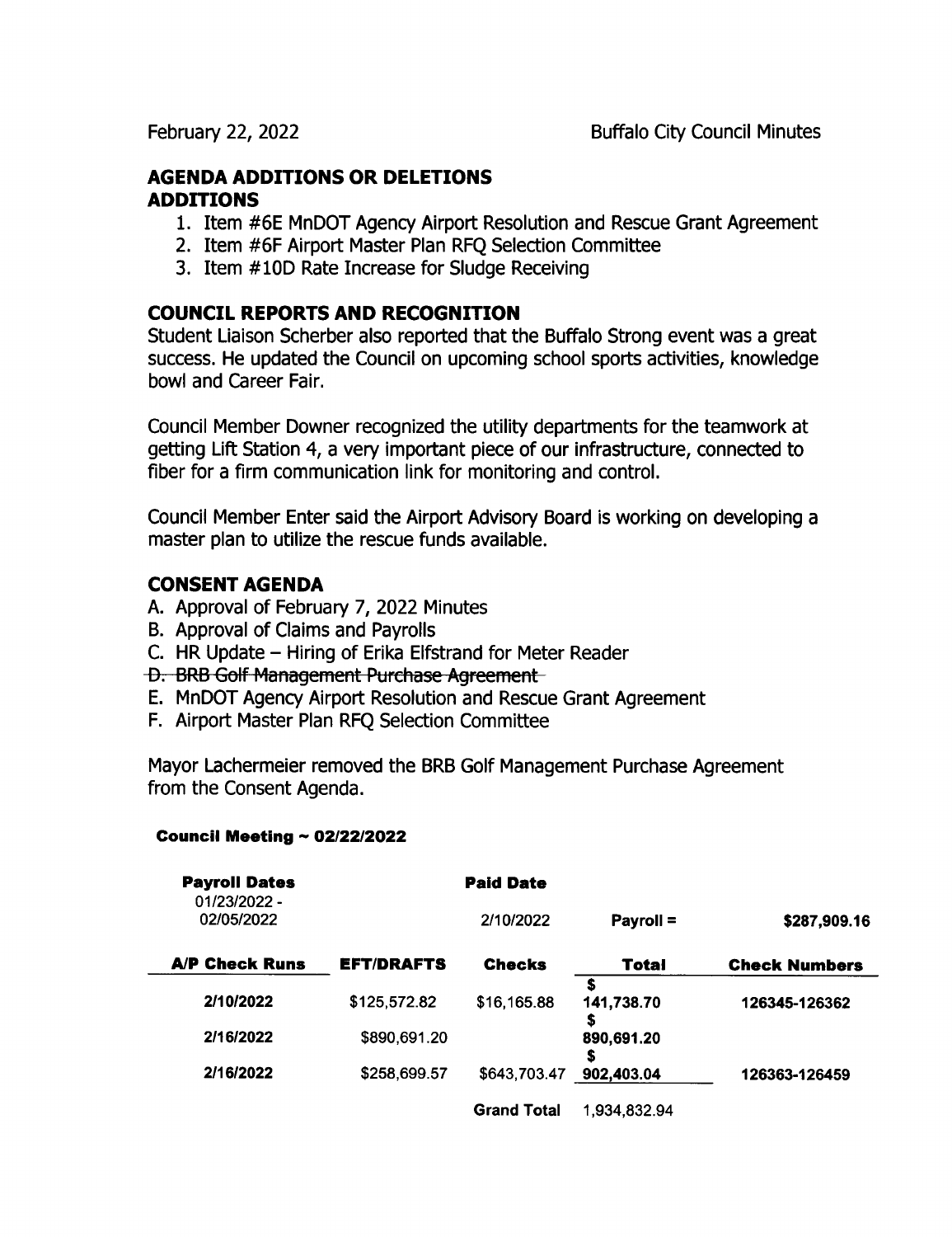Upon motion by Council Member Enter, motion seconded by Council Member 0'Rourke to approve of the Consent Agenda.

| <b>VOTE</b>        | Wakefield | Downer | Enter | Lachermeier | O'Rourke |  |
|--------------------|-----------|--------|-------|-------------|----------|--|
| Aye                | Χ         | ⊠      | ⊠     | ⊠           | ⊠        |  |
| Nay                |           |        |       |             |          |  |
| Abstain            |           |        |       |             |          |  |
| Absent             |           |        |       |             |          |  |
| Motion passed 5-0. |           |        |       |             |          |  |

# REMOVED CONSENT AGENDA ITEMS

BRB Golf Management Purchase Agreement

City Attorney Dege reported that this was brought back to the Council because of issues with financing due to how the agreement was structured and relative to golf season approaching. I'm coming back with a slightly revised purchase agreement and a short-term rental agreement that allows BRB to have access to the golf course while preparing for the season before closing. The proposed resolution addresses the purchase agreement and a short-term rental agreement.

The short-term lease would not charge rent but allows BRB access to the property. It holds the City harmless for any expenses or damages they would cause.

The City wanted a 10-year commitment to keep the property as a golf course. This is not allowed under SBA funding. The attorneys have come to a workaround ancillary agreement that gives the City the same benefits as the previous purchase agreement.

Council Member powner asked how long the short-term lease is envisioned to be? Attorney said this would be through due diligence period which is typically approximately 90 days. Council Member Downer asked about 10-year commitment to keep it a golf course and if that is the subject of the ancillary agreement. Attorney Dege said yes.

Upon motion by Council Member Downer, motion seconded by Council Member Enter to approve of Resolution 2022-6 Authorizing the Sale and Short-Term Rental of Real Property.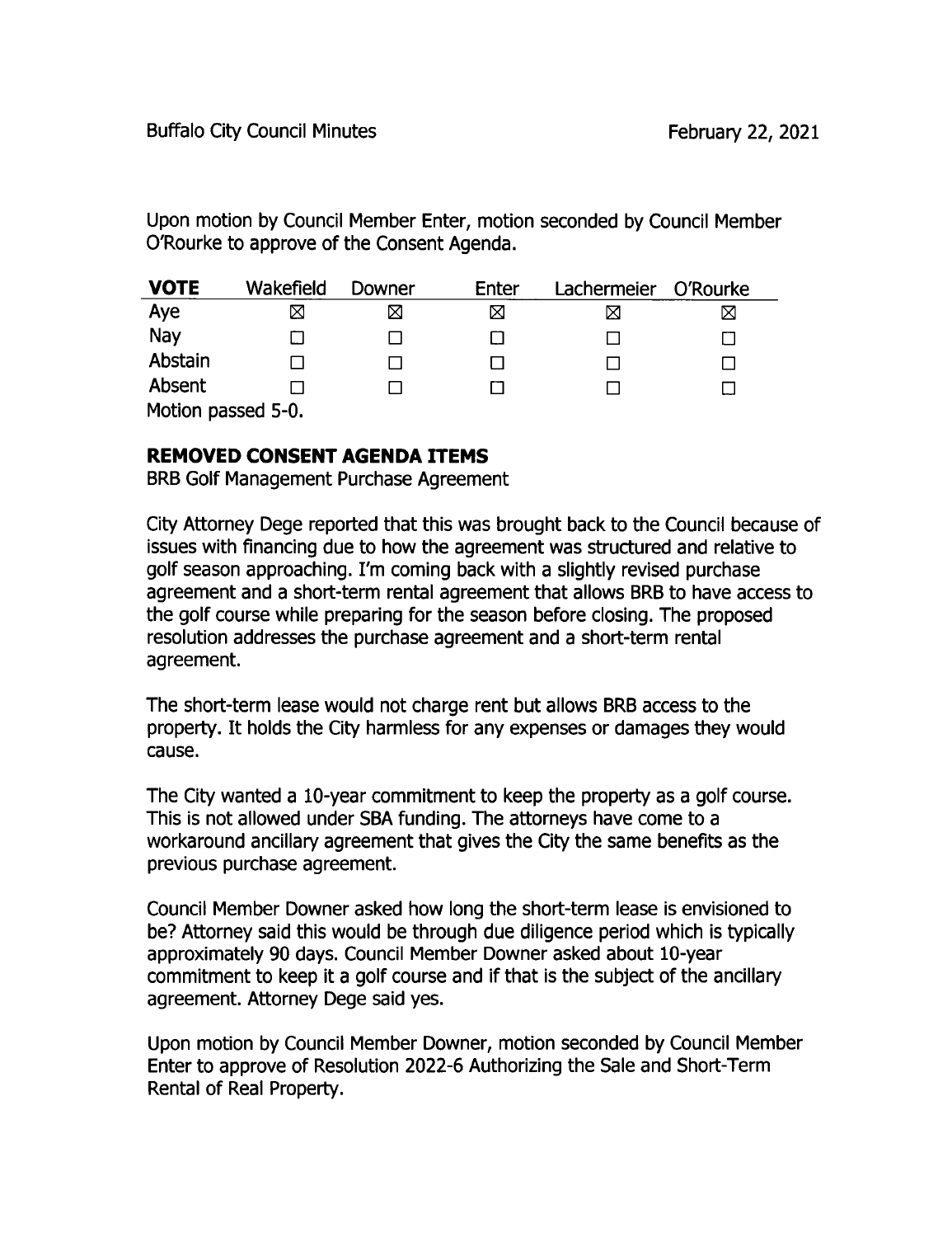Council Member Downer thanked Council Member Enter, Eric Kolkind, the Golf Advisory Board Members and Staff for their work on this.

| <b>VOTE</b>       | Wakefield | Downer | Enter | Lachermeier | O'Rourke |
|-------------------|-----------|--------|-------|-------------|----------|
| Aye               | Χ         | ⊠      | ⊠     | ⊠           | ⊠        |
| Nay               |           |        |       |             |          |
| Abstain           |           |        |       |             |          |
| Absent            |           |        |       |             |          |
| Motion paccod 5.0 |           |        |       |             |          |

Motion passed 5-0.

#### PUBLIC HEARINGS

Public Hearing — Past Due Accounts

Mayor Lachermeier opened the public hearing. No comments were made. Mayor closed the hearing.

# Public Hearing Past Due Accounts February 22, 2022

| <b>PROPERTY ID</b> | <b>ADDRESS</b>       | <b>AMOUNT*</b> | <b>DESCRIPTION</b> |
|--------------------|----------------------|----------------|--------------------|
| 103-011-001062     | 206 2nd Avenue NW    | \$287.03       | <b>Utilities</b>   |
| 103-038-001020     | 410 1st Street S     | \$479.00       | <b>Utilities</b>   |
| 103-046-001080     | 607 Schubert Dr      | \$585.77       | <b>Utilities</b>   |
| 103-142-001010     | 315 Creekside Dr     | \$520.70       | <b>Utilities</b>   |
| 103-163-002010     | 1800 11th Street NE  | \$162.46       | <b>Utilities</b>   |
| 103-171-005040     | 606 Buffalo Hills St | \$227.29       | <b>Utilities</b>   |
| 103-010-060040     | 151 5th Street NE    | \$395.84       | <b>Utilities</b>   |
| 103-500-304109     | 506 2nd Street S     | \$863.98       | <b>Utilities</b>   |
| 103-062-001060     | 304 Leksand Ln       | \$777.11       | <b>Utilities</b>   |

\*Amount plus interest at 6%. A \$40 filing fee has been included in the above amounts in the event they are not paid in full by November 30, 2022.

Upon motion by Council Member powner, motion seconded by Council Member Wakefield to certify the above past due accounts to the tax rolls.

| <b>VOTE</b>        | Wakefield   | Downer | Enter | Lachermeier | O'Rourke |  |
|--------------------|-------------|--------|-------|-------------|----------|--|
| Aye                | $\boxtimes$ | ⊠      | ⊠     | ⊠           | ⊠        |  |
| Nay                |             |        |       |             |          |  |
| Abstain            |             |        |       |             |          |  |
| Absent             |             |        |       |             |          |  |
| Motion passed 5-0. |             |        |       |             |          |  |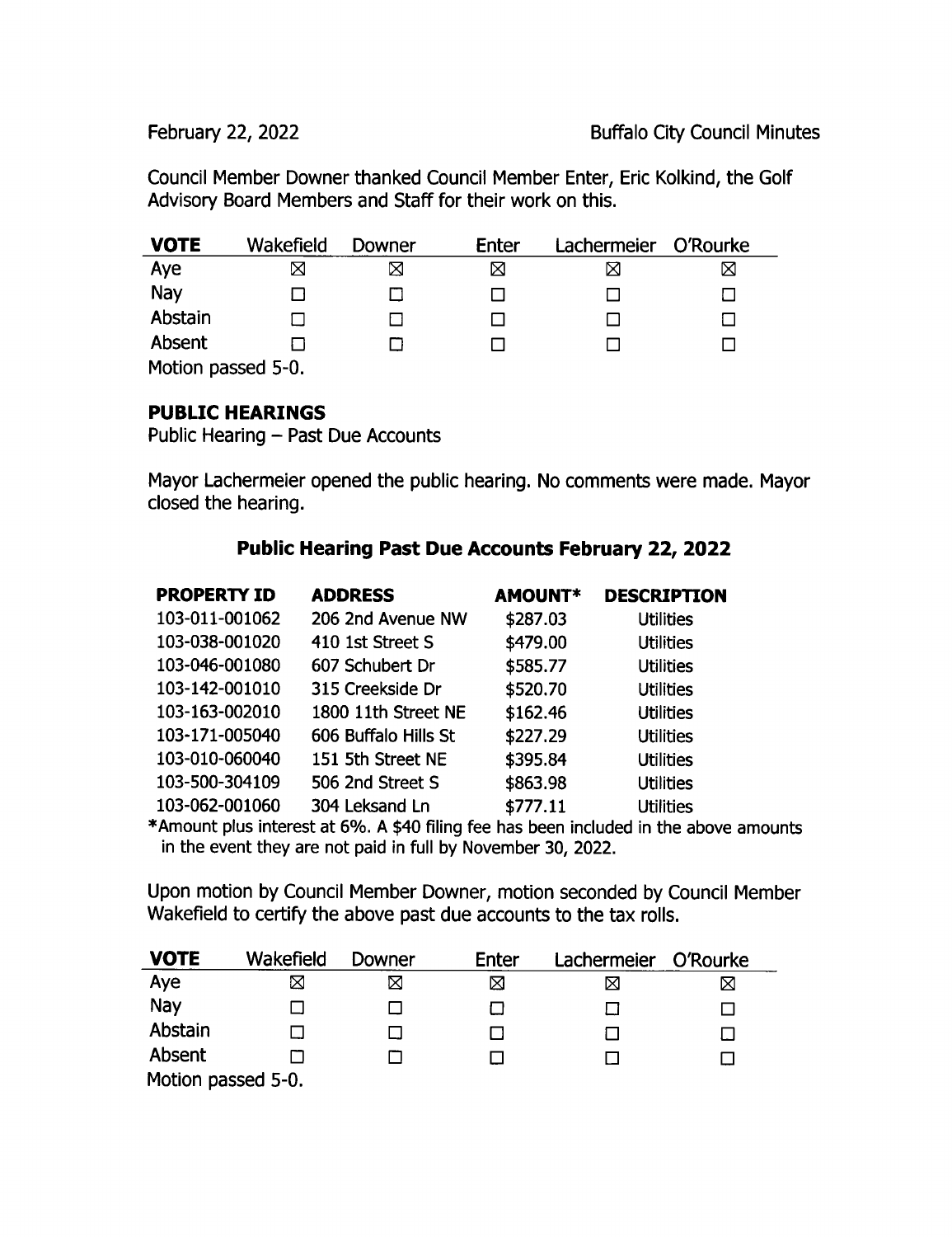Buffalo City Council Minutes **February 22, 2021** 

# OLD BUSINESS

#### A. Advisory Board Appointment

Assistant Administrator Gronau reported that an application from Susan Mattson has been received for the Library Advisory Board. Staff recommends the appointment of Susan Mattson to the Library Advisory Board.

Upon motion by Council Member Downer, motion seconded by Council member 0'Rourke to appoint Susan Mattson to the Library Advisory Board.

| <b>VOTE</b>        | Wakefield | Downer | Enter | Lachermeier O'Rourke |   |  |
|--------------------|-----------|--------|-------|----------------------|---|--|
| Aye                | ⊠         | ⊠      | ⊠     | ⊠                    | ⊠ |  |
| Nay                |           |        |       |                      |   |  |
| Abstain            |           |        |       |                      |   |  |
| Absent             |           |        |       |                      |   |  |
| Motion passed 5-0. |           |        |       |                      |   |  |

# NEW BUSINESS

#### A. Planning Commission Matters

Council Member Wakefield reported that the Planning Commission elected George Fantauzza as chair and Derek Hudyma as vice chair for 2022.

Charter School Capital/ Jane Goodall Environmental Sciences Academy-Conditional Use Permit, 1705 State Hwy 25 N, PID 103-500-184402 Council Member Wakefield reported on the application from Charter School Capital and the Planning Commission's recommendation.

Community Planning and Economic Development Director David Kelly noted that he received an email just prior to tonight's meeting from the applicant Charter School Capital. They have rescinded their application to move forward on this request. No Council action is required.

# B. 2022 State Aid — Bradshaw Avenue Turn Back

Consulting Engineer Justin Kannas of Bolton and Menk addressed the Council. He said that as part of the construction of Settlers parkway an agreement was in place with Wright County to turn back the portion of Bradshaw Avenue from approximately 280 feet north of Settlers parkway to 10<sup>th</sup> Street South. The City has been maintaining Bradshaw Avenue, but records indicate the formal action for the turn back didn't occur.

It is to the City's advantage to claim this mileage as <sup>a</sup> turnback for the State Aid Street System for future funding. Formal action is required for the turn back.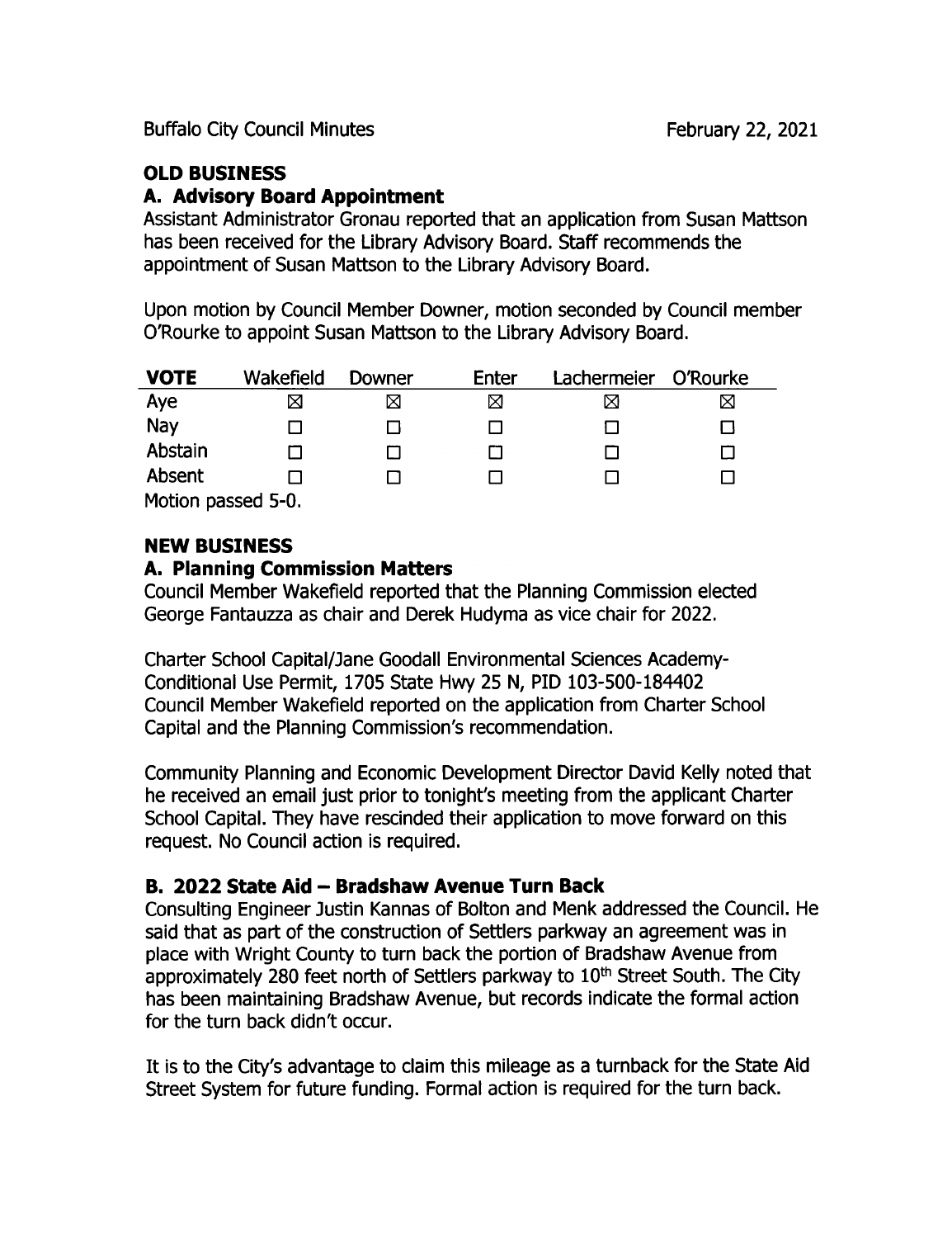Upon motion by Council Member Wakefield, motion seconded by Council Member 0'Rourke to accept the turn back of Bradshaw Avenue from approximately 280 feet north of Settlers Parkway to 10<sup>th</sup> Street South as a city roadway.

| <b>VOTE</b>        | Wakefield | Downer | Enter | Lachermeier | O'Rourke |  |
|--------------------|-----------|--------|-------|-------------|----------|--|
| Aye                | ⊠         | ⊠      | ⊠     |             | ⊠        |  |
| Nay                |           |        |       |             |          |  |
| Abstain            |           |        |       |             |          |  |
| Absent             |           |        |       |             |          |  |
| Motion passed 5-0. |           |        |       |             |          |  |

### C. Human Resources Manager Shelby Pahl Resignation

Administrator Bodin reported that Human Resources Manager Shelby Pahl has accepted a position elsewhere.

Upon motion by Council Member Enter with regret, motion seconded by Council Member Downer to accept the resignation of Shelby Pahl.

| <b>VOTE</b>        | Wakefield | Downer | Enter | Lachermeier | O'Rourke |  |
|--------------------|-----------|--------|-------|-------------|----------|--|
| Aye                | Χ         | ⊠      | ⊠     | ⊠           | ⊠        |  |
| Nay                |           |        |       |             |          |  |
| Abstain            |           |        |       |             |          |  |
| Absent             |           |        |       |             |          |  |
| Motion passed 5-0. |           |        |       |             |          |  |

# D. Rate Increase for Sludge Receiving

Utilities Director Muesburger explained the process of receiving sludge. He stated that the rate had not been evaluated for a few years. Staff had the rate evaluated with two third-party engineers. The \$0.88 cent rate will allow us to have a little revenue to sustain the process.

Upon motion by Council Member Downer, motion seconded by Council Member Wakefield to increase the rate for sludge receiving to \$0.88.

| <b>VOTE</b>        | Wakefield | Downer | Enter | Lachermeier O'Rourke |   |  |
|--------------------|-----------|--------|-------|----------------------|---|--|
| Aye                | ⊠         | ⊠      | ⊠     |                      | ⊠ |  |
| Nay                |           |        |       |                      |   |  |
| Abstain            |           |        |       |                      |   |  |
| Absent             |           |        |       |                      |   |  |
| Motion passed 5-0. |           |        |       |                      |   |  |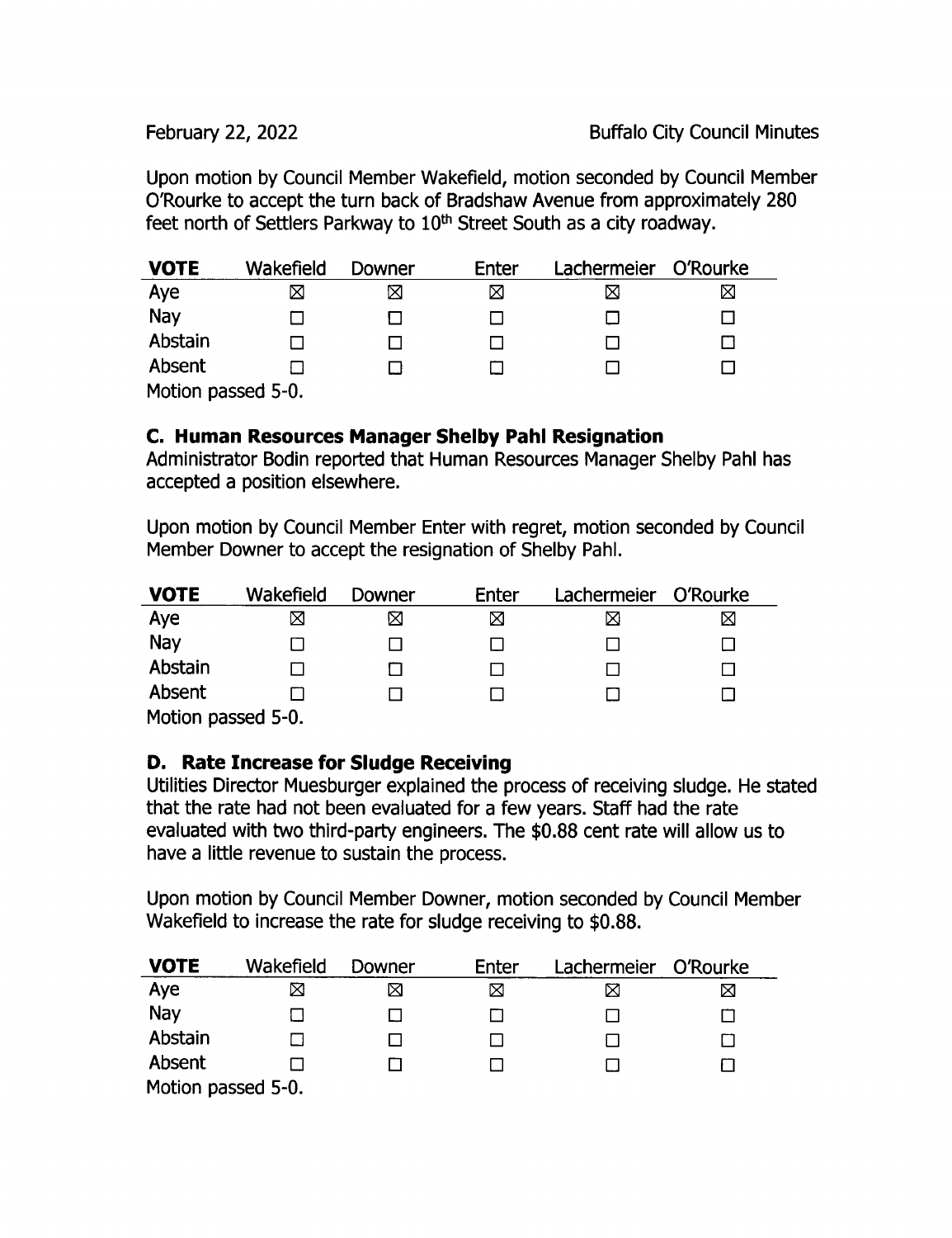#### Buffalo City Council Minutes **February 22, 2021**

Administrator Bodin brought Council back to the Human Resources matter and asked Council to act on appointing Carmen Merrill as the Interim Human Resources Manager.

Upon motion by Council Member Downer, motion seconded by Council Member Enter to appoint Carmen Merrill as the Interim Human Resources Manager.

| <b>VOTE</b>                        | Wakefield | Downer | Enter | Lachermeier | O'Rourke |
|------------------------------------|-----------|--------|-------|-------------|----------|
| Aye                                | ⊠         | X      | ⊠     | ⋈           | ⊠        |
| Nay                                |           |        |       |             |          |
| Abstain                            |           |        |       | . .         |          |
| Absent                             |           |        |       |             |          |
| $M$ atian nagaad $\Gamma$ $\Omega$ |           |        |       |             |          |

Motion passed 5-0.

### STAFF UPDATES

Staff gave general updates to the Council.

Consulting Engineer Justin Kannas reported that there will be an open house on March 15 for the Highway 25 Project from 5:00-7:00 p.m. at the City Center. Notice will be sent to property and business owners adjacent the project. Information will be online with the website within the next week or so. Public is invited to attend as well.

Community Planning and Economic Development Director David Kelly reported that CMHP will be hosting a kickoff meeting on March <sup>1</sup> with applications available at that time. Notices have been sent to those who have shown interest. Owner occupied housing meeting will be from 5:30-6:30 p.m. followed by commercial meeting from 6:30-7:30 p.m.

#### OTHER- CLOSED SESSION

Mayor announced that the Council will be considering counteroffers regarding the purchase of Parcels 9, 14 and 16, City of Buffalo Road Right of Way Plat No. 2, for the Dague Avenue Project. This portion of the meeting will be closed under Minn. Stat. 13D.05, Subd. 3(c)(3).

Mayor closed the meeting at 7:38 p.m.

Mayor opened the meeting at 8:06 p.m.

Upon motion by Council Member Enter, motion seconded by Council Member Wakefield to accept the counteroffer regarding Parcel 9, City of Buffalo Road Right of Way Plat No. 2, for the Dague Avenue Project.